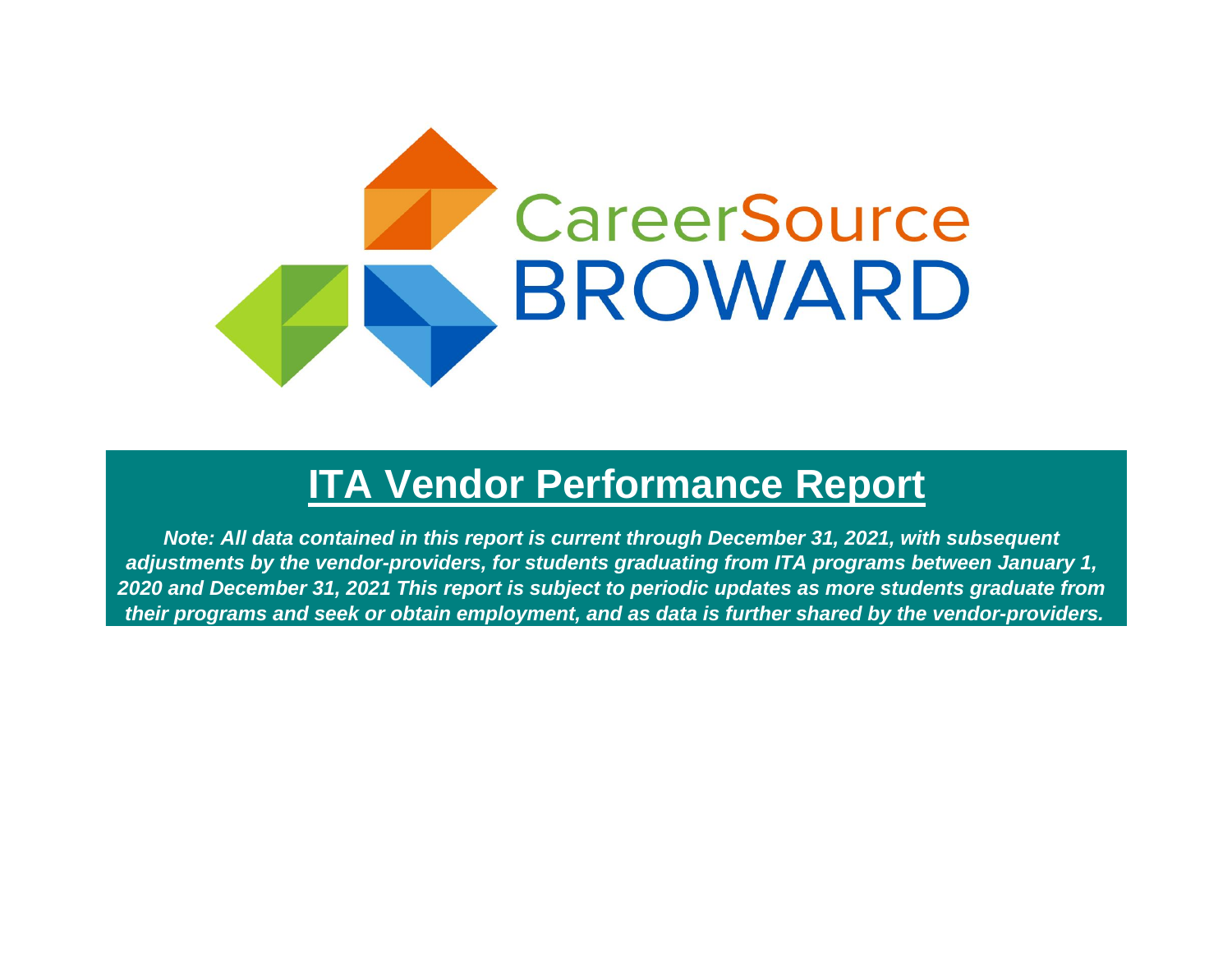# **Definitions of Terms used in this Report**

| <b>Successful Completion</b> | The sum total of all students who have completed the program successfully, without                                                                                                                                                                                                                                                                                                                                                                                                                                                                                                                           |
|------------------------------|--------------------------------------------------------------------------------------------------------------------------------------------------------------------------------------------------------------------------------------------------------------------------------------------------------------------------------------------------------------------------------------------------------------------------------------------------------------------------------------------------------------------------------------------------------------------------------------------------------------|
| <b>Awaiting Placement</b>    | failing or dropping out.<br>The sum total of all students who have completed the program successfully and as of<br>the run-date of this report, remain within the 180 day window to be placed, and have<br>not yet been placed in a training related job. Note: Students who are within the 180-day<br>window, but who have already been placed in a training related job, do not count in this<br>number. Students placed in a non-training-related job but who are still within the 180<br>day window do count here, as there is still time for the provider to place them in a<br>training related field. |
| <b>Placed</b>                | The sum total of all students who, either while still within training, or within the 180 day<br>window following training, were placed in a training-related job. A score of 'Pending' in<br>this column means that no students have currently graduated and reached the end of<br>the 180-day window for placement, or been placed early.                                                                                                                                                                                                                                                                   |
| <b>Not Placed</b>            | The sum total of all students who have exceeded the 180-day window, and were not<br>placed in a training-related job.                                                                                                                                                                                                                                                                                                                                                                                                                                                                                        |
| Place %                      | The percentage of all placed students over the sum total of placed and not-placed<br>students.                                                                                                                                                                                                                                                                                                                                                                                                                                                                                                               |
|                              | It is important to note that only those programs which have reached 10 total students<br>in the placed and not-placed categories -- i.e., those which have had at least 10<br>students graduate successfully and then count towards the denominator of the<br>placement percentage measure -- will have recommendations made on them to the<br>board for possible retention or temporary cancellation.                                                                                                                                                                                                       |
|                              | Furthermore, a program will not show on this report if it is not currently on the ITA<br>Training Program list or has no successful completers/graduates as of the date of the<br>running of this report.                                                                                                                                                                                                                                                                                                                                                                                                    |

**Note:** This is not the same as our overall Performance Report. This report looks carefully at the 180-day requirement for placement credit for the ITA Vendor and whether a placement is related to the training received. We continue to work with customers after 180 days and they may be placed in a training-related job, which accounts for the difference between this report and our overall performance report.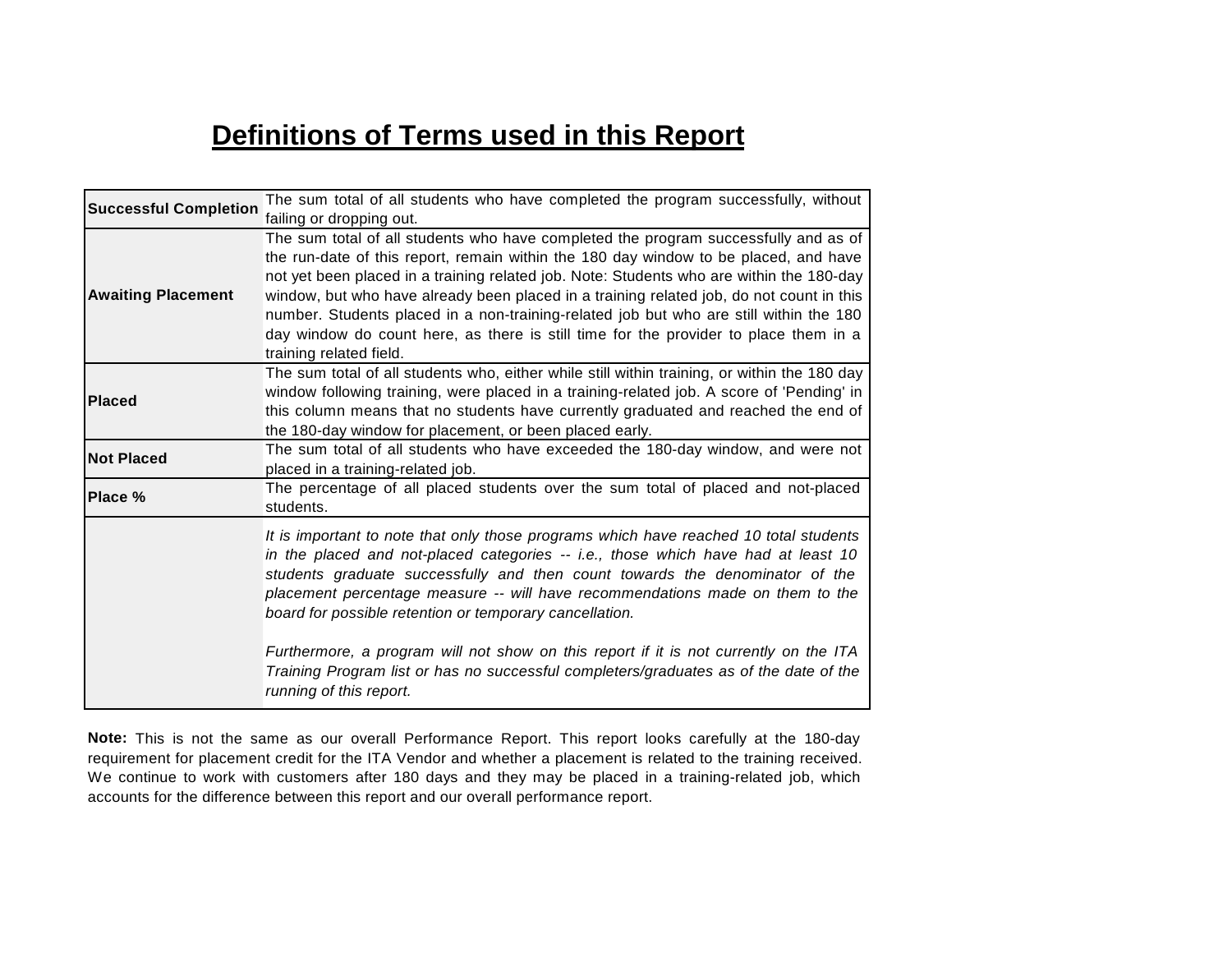#### **ITA Report Card for** *AAA School Of Dental Assisting*  **Program Performance**



| <b>□</b> Awaiting Placement<br>Placed<br>י Not י<br>iacec |  |
|-----------------------------------------------------------|--|
|-----------------------------------------------------------|--|

| <b>Performance Breakdown by Program</b>              |                   |                  |               |               |         |
|------------------------------------------------------|-------------------|------------------|---------------|---------------|---------|
|                                                      | <b>Successful</b> | <b>Awaiting</b>  |               | <b>Not</b>    |         |
| <b>Program Name</b>                                  | <b>Completion</b> | <b>Placement</b> | <b>Placed</b> | <b>Placed</b> | Place % |
| ENTRY LEVEL DENTAL ASSISTING WITH EXPANDED FUNCTIONS |                   |                  |               |               | 75%     |
|                                                      | <b>Successful</b> | <b>Awaiting</b>  |               | <b>Not</b>    |         |
|                                                      | <b>Completion</b> | <b>Placement</b> | <b>Placed</b> | <b>Placed</b> |         |
| <b>Totals</b>                                        | 4                 |                  |               |               |         |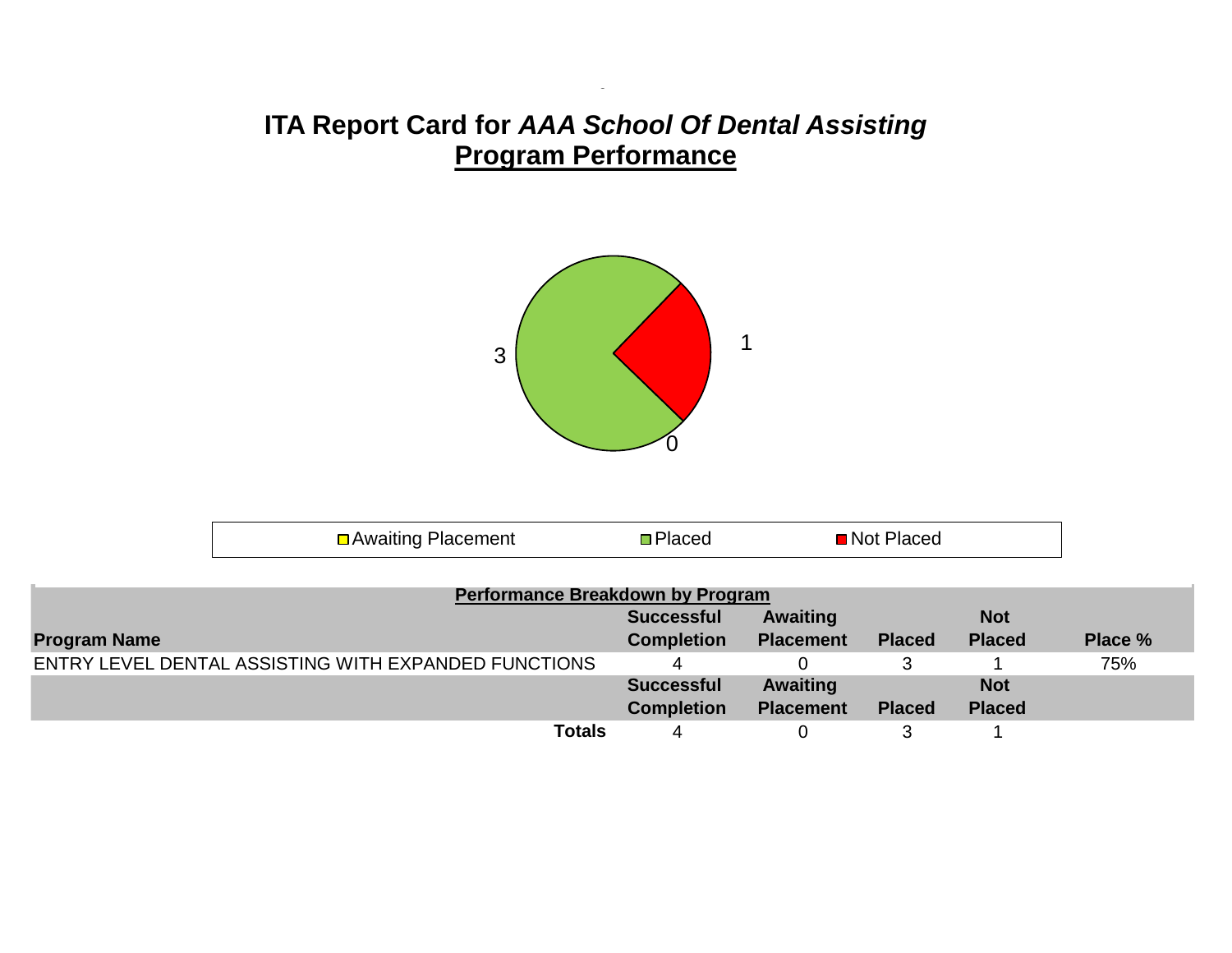## **ITA Report Card for** *Atlantic Technical College* **Program Performance**



| □ Awaiting Placement | <b>Placed</b> | ■Not Placed |  |
|----------------------|---------------|-------------|--|
|----------------------|---------------|-------------|--|

| Performance Breakdown by Program                       |                   |                  |               |               |         |
|--------------------------------------------------------|-------------------|------------------|---------------|---------------|---------|
|                                                        | <b>Successful</b> | Awaiting         |               | <b>Not</b>    |         |
| <b>Program Name</b>                                    | <b>Completion</b> | <b>Placement</b> | <b>Placed</b> | <b>Placed</b> | Place % |
| Air Conditioning, Refrigeration And Heating Technology |                   |                  |               | 0             | 100%    |
| Dental Assisting Technology And Management             |                   |                  |               | $\Omega$      | 100%    |
| Hemodialysis Technician                                |                   |                  | $\Omega$      |               | 0%      |
| <b>Medical Coder/Biller</b>                            | 4                 |                  |               | 3             | 25%     |
| <b>Pharmacy Technician</b>                             |                   |                  | 0             |               | 0%      |
| <b>Practical Nursing</b>                               | 14                |                  | 13            |               | 93%     |
|                                                        | <b>Successful</b> | <b>Awaiting</b>  |               | <b>Not</b>    |         |
|                                                        | <b>Completion</b> | <b>Placement</b> | <b>Placed</b> | <b>Placed</b> |         |
| <b>Totals</b>                                          | 22                | 0                | 16            | 6             |         |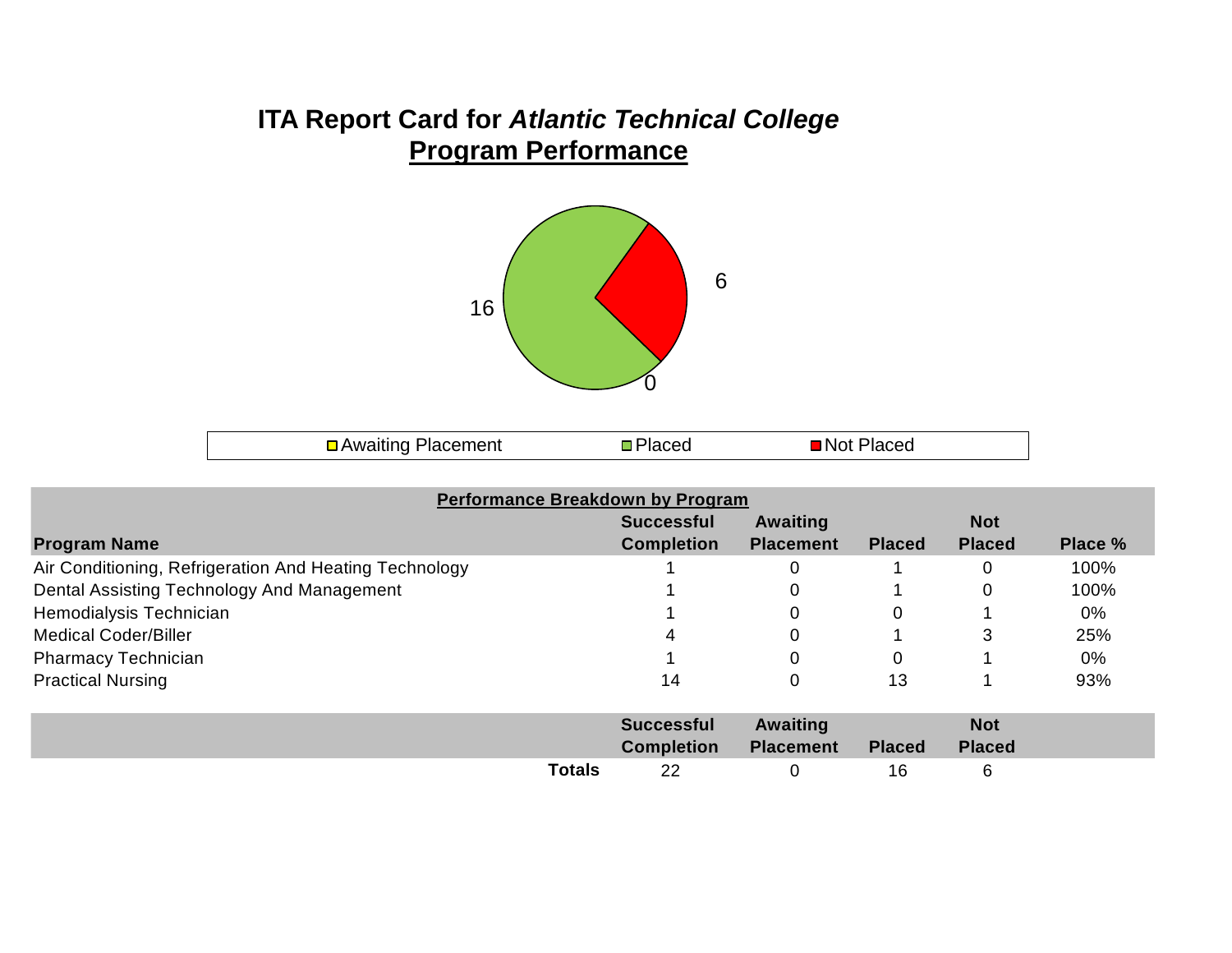## **ITA Report Card for** *Broward College* **Program Performance**



□ Awaiting Placement DPlaced Not Placed

|                                                  | <b>Performance Breakdown by Program</b> |                  |               |               |         |
|--------------------------------------------------|-----------------------------------------|------------------|---------------|---------------|---------|
|                                                  | <b>Successful</b>                       | Awaiting         |               | <b>Not</b>    |         |
| <b>Program Name</b>                              | <b>Completion</b>                       | <b>Placement</b> | <b>Placed</b> | <b>Placed</b> | Place % |
| <b>Accounting Technology</b>                     |                                         |                  |               | $\Omega$      | 100%    |
| <b>Accounting Technology Operations</b>          |                                         |                  |               |               | 0%      |
| <b>Aircraft Powerplant Mechanics</b>             |                                         |                  |               |               | 100%    |
| <b>Business Administration</b>                   |                                         |                  |               |               | $0\%$   |
| <b>Business Management</b>                       |                                         |                  |               |               | 100%    |
| Certified Associate in Project Management (CAPM) |                                         |                  |               |               | $0\%$   |
| Comp TIA certification                           |                                         |                  |               |               | 100%    |
| Computer Information Technology (AS)             |                                         |                  |               |               | 50%     |
| Computer Programming & Analysis                  |                                         |                  |               |               | 50%     |
| <b>Criminal Justice Emphasis</b>                 |                                         |                  |               |               | $0\%$   |
| <b>Dental Assisting</b>                          |                                         |                  |               |               | 100%    |
| Dental Hygiene                                   |                                         |                  |               |               | 100%    |
| Diagnostic Medical Sonography                    |                                         |                  |               |               | 40%     |
| <b>Engineering Technology</b>                    |                                         |                  |               |               | 0%      |
| Florida 2                                        |                                         |                  |               |               | 0%      |
| <b>Graphic Design Technology</b>                 |                                         |                  |               |               | 100%    |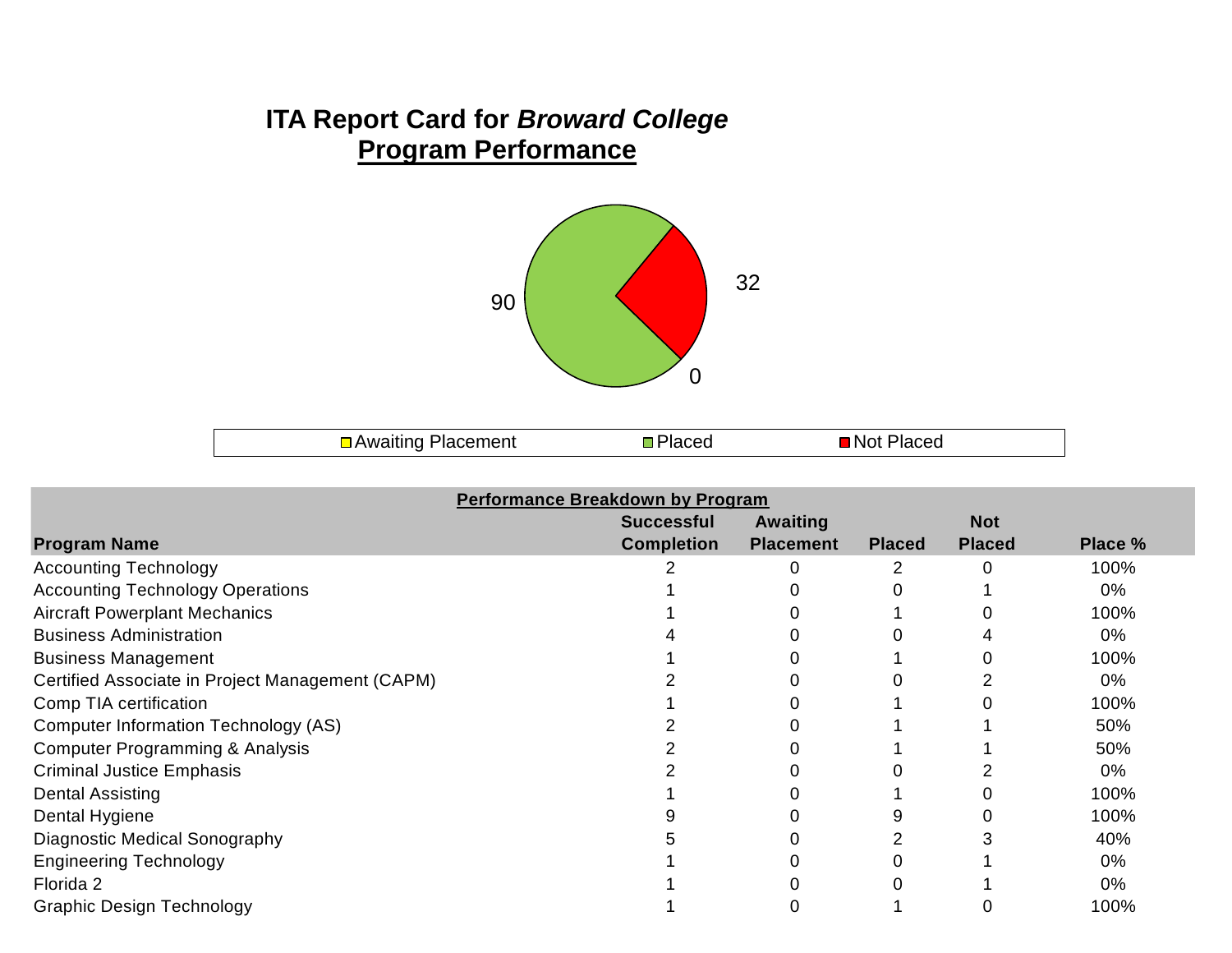|                                                | <b>Performance Breakdown by Program</b> |                   |                  |               |               |         |
|------------------------------------------------|-----------------------------------------|-------------------|------------------|---------------|---------------|---------|
|                                                |                                         | <b>Successful</b> | Awaiting         |               | <b>Not</b>    |         |
| <b>Program Name</b>                            |                                         | <b>Completion</b> | <b>Placement</b> | <b>Placed</b> | <b>Placed</b> | Place % |
| <b>Information Technology Support Analyst</b>  |                                         |                   | 0                |               |               | $0\%$   |
| <b>Medical Billing and Coding</b>              |                                         |                   |                  | 2             |               | 100%    |
| <b>Medical Office Management</b>               |                                         |                   |                  | 2             |               | 100%    |
| <b>Networking System Technology</b>            |                                         |                   |                  |               |               | 100%    |
| <b>Nursing</b>                                 |                                         | 57                |                  | 51            |               | 89%     |
| <b>Office Administration</b>                   |                                         |                   |                  | 0             |               | 0%      |
| <b>Office Management Technical Certificate</b> |                                         |                   |                  |               |               | $0\%$   |
| Paralegal Studies (legal Asst)                 |                                         |                   |                  |               |               | $0\%$   |
| <b>Pharmacy Technician</b>                     |                                         |                   |                  |               |               | 50%     |
| <b>Physical Therapist Assistant</b>            |                                         |                   |                  | 3             |               | 75%     |
| <b>Radiation Therapy</b>                       |                                         |                   |                  |               |               | 50%     |
| Radiography                                    |                                         |                   |                  | 3             |               | 75%     |
| Registered Nursing/registered Nurse            |                                         |                   |                  | 2             |               | 100%    |
| <b>Respiratory Care</b>                        |                                         |                   |                  |               |               | 100%    |
| Six Sigma Black Belt                           |                                         |                   |                  |               |               | 100%    |
| <b>Supervision and Management BS</b>           |                                         |                   |                  |               |               | 0%      |
| Web Programming Specialist                     |                                         |                   |                  |               |               | 0%      |
|                                                |                                         | <b>Successful</b> | <b>Awaiting</b>  |               | <b>Not</b>    |         |
|                                                |                                         | <b>Completion</b> | <b>Placement</b> | <b>Placed</b> | <b>Placed</b> |         |
|                                                | <b>Totals</b>                           | 122               | 0                | 90            | 32            |         |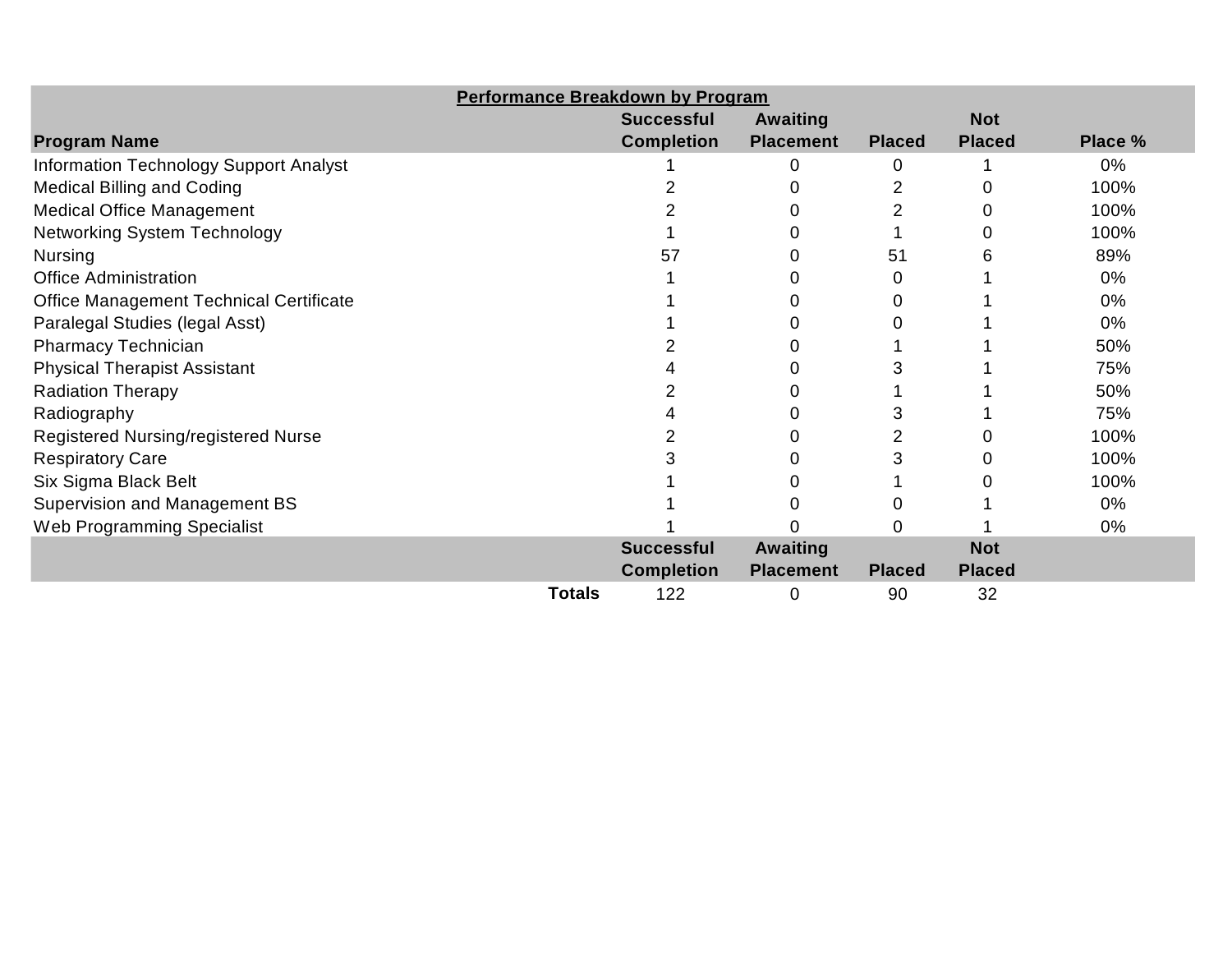#### **ITA Report Card for** *Concorde Career Institute* **Program Performance**



| □ Awaiting Placement<br>■ Not Placed<br><b>D</b> Placed |  |  |  |  |
|---------------------------------------------------------|--|--|--|--|
|---------------------------------------------------------|--|--|--|--|

|                            | Performance Breakdown by Program |                   |                  |               |               |         |
|----------------------------|----------------------------------|-------------------|------------------|---------------|---------------|---------|
|                            |                                  | <b>Successful</b> | <b>Awaiting</b>  |               | <b>Not</b>    |         |
| <b>Program Name</b>        |                                  | <b>Completion</b> | <b>Placement</b> | <b>Placed</b> | <b>Placed</b> | Place % |
| <b>Dental Assistant</b>    |                                  | 5                 |                  | 4             |               | 80%     |
| <b>Medical Assistant.</b>  |                                  |                   |                  | 2             |               | 67%     |
| <b>Pharmacy Technician</b> |                                  | 8                 |                  | 6             | 2             | 75%     |
| <b>Respiratory Therapy</b> |                                  | 6                 |                  | 5             |               | 83%     |
|                            |                                  | <b>Successful</b> | <b>Awaiting</b>  |               | <b>Not</b>    |         |
|                            |                                  | <b>Completion</b> | <b>Placement</b> | <b>Placed</b> | <b>Placed</b> |         |
|                            | <b>Totals</b>                    | 22                |                  | 17            | 5             |         |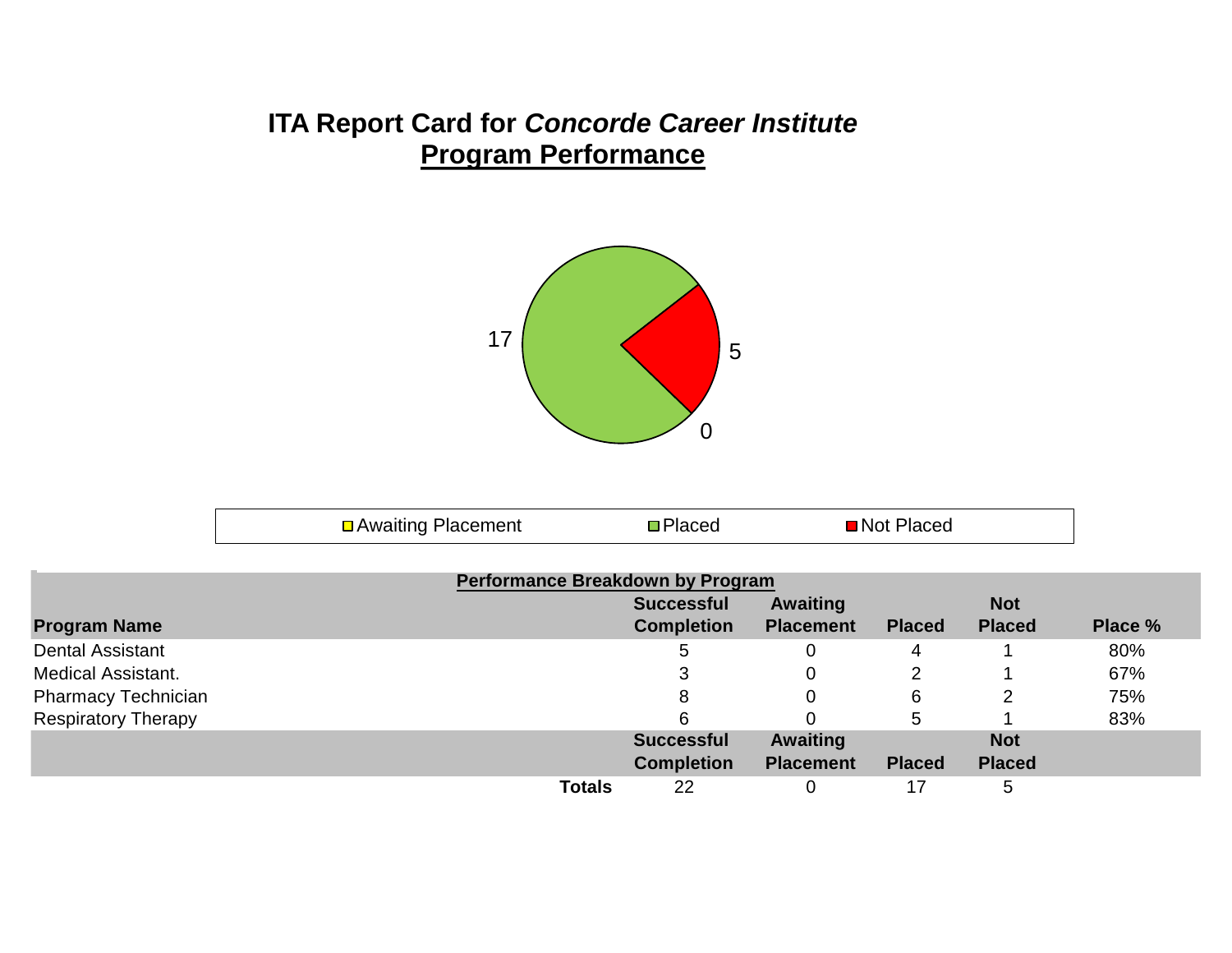#### **ITA Report Card for Connecticut School of Broadcasting Program Performance**



| □ Awaiting Placement | Placed | ■ Not Placed |  |
|----------------------|--------|--------------|--|
|                      |        |              |  |

|                                   |               | <b>Performance Breakdown by Program</b> |                  |               |               |         |
|-----------------------------------|---------------|-----------------------------------------|------------------|---------------|---------------|---------|
|                                   |               | <b>Successful</b>                       | <b>Awaiting</b>  |               | <b>Not</b>    |         |
| <b>Program Name</b>               |               | <b>Completion</b>                       | <b>Placement</b> | <b>Placed</b> | <b>Placed</b> | Place % |
| Social Media Marketing Specialist |               |                                         |                  |               | 4             | 20%     |
|                                   |               | <b>Successful</b>                       | <b>Awaiting</b>  |               | <b>Not</b>    |         |
|                                   |               | <b>Completion</b>                       | <b>Placement</b> | <b>Placed</b> | <b>Placed</b> |         |
|                                   | <b>Totals</b> | 5                                       |                  |               |               |         |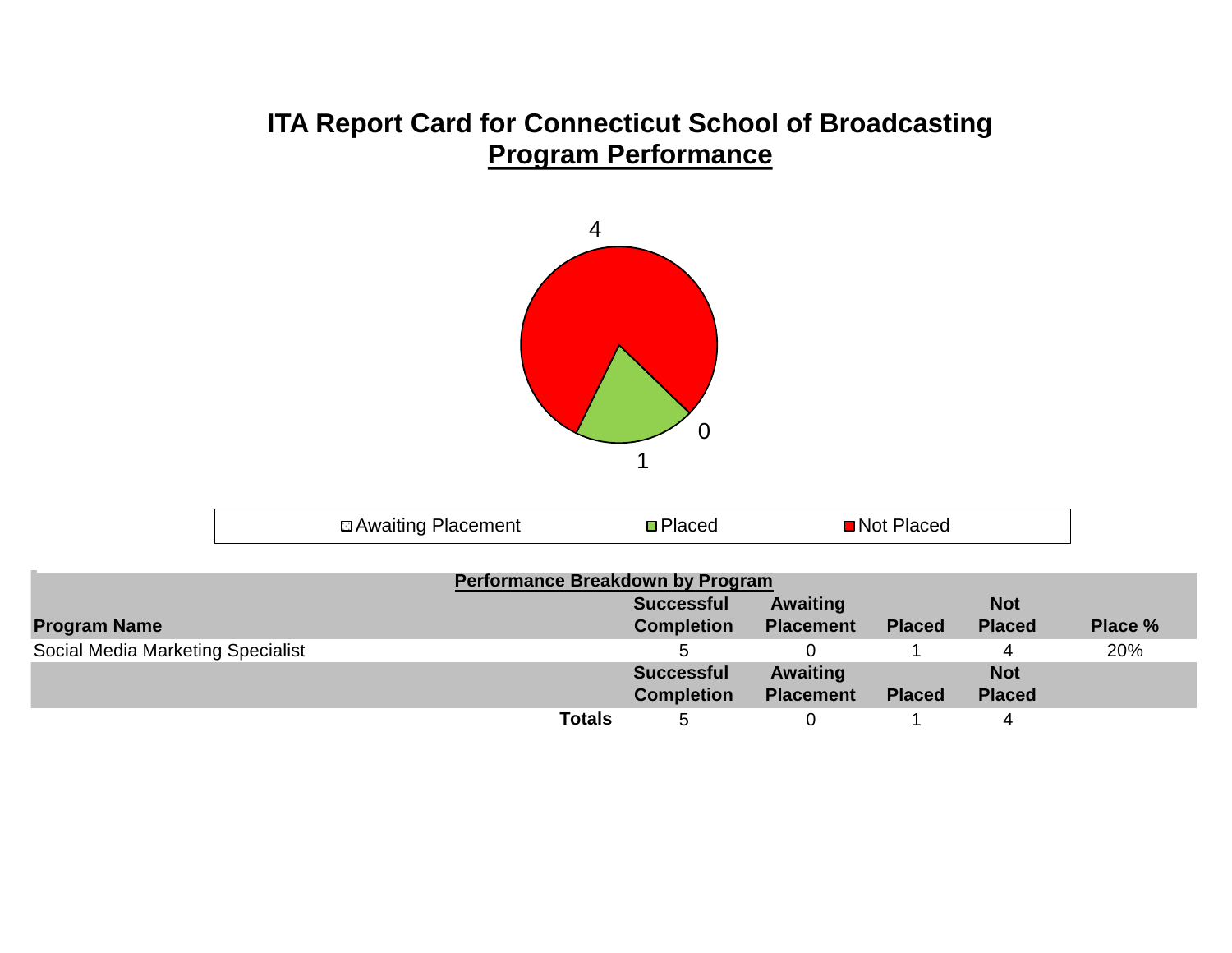#### **ITA Report Card for** *Florida Atlantic University* **Program Performance**



| <u>Placemen</u><br>INIOT 1<br>$AM^{\sim}$<br>асес<br>11111 101<br>120 EU<br>$-1$ |
|----------------------------------------------------------------------------------|
|----------------------------------------------------------------------------------|

| <b>Performance Breakdown by Program</b>                            |                   |                  |               |               |         |  |  |  |
|--------------------------------------------------------------------|-------------------|------------------|---------------|---------------|---------|--|--|--|
|                                                                    | <b>Successful</b> | Awaiting         |               | <b>Not</b>    |         |  |  |  |
| <b>Program Name</b>                                                | <b>Completion</b> | <b>Placement</b> | <b>Placed</b> | <b>Placed</b> | Place % |  |  |  |
| Executive Certificate in Project Management                        | 10                |                  | 8             |               | 80%     |  |  |  |
| Executive Certificate in Project Management + Six Sigma Green Belt | 35                | 0                | 25            | 10            | 71%     |  |  |  |
| Human Resource Management                                          |                   |                  |               | 0             | 100%    |  |  |  |
| Intro to Project Management                                        |                   |                  | 0             |               | $0\%$   |  |  |  |
| Paralegal/Legal Assistant Certificate Program                      |                   |                  | ⌒             | ◠             | 50%     |  |  |  |
| PHR/SPHR Exam Preparation                                          |                   |                  | 6             |               | 86%     |  |  |  |
| PMP Prep 35 Hrs + Six Sigma Green Belt                             |                   |                  | ◠             | 0             | 100%    |  |  |  |
| Sales and Marketing Management                                     |                   |                  |               |               | $0\%$   |  |  |  |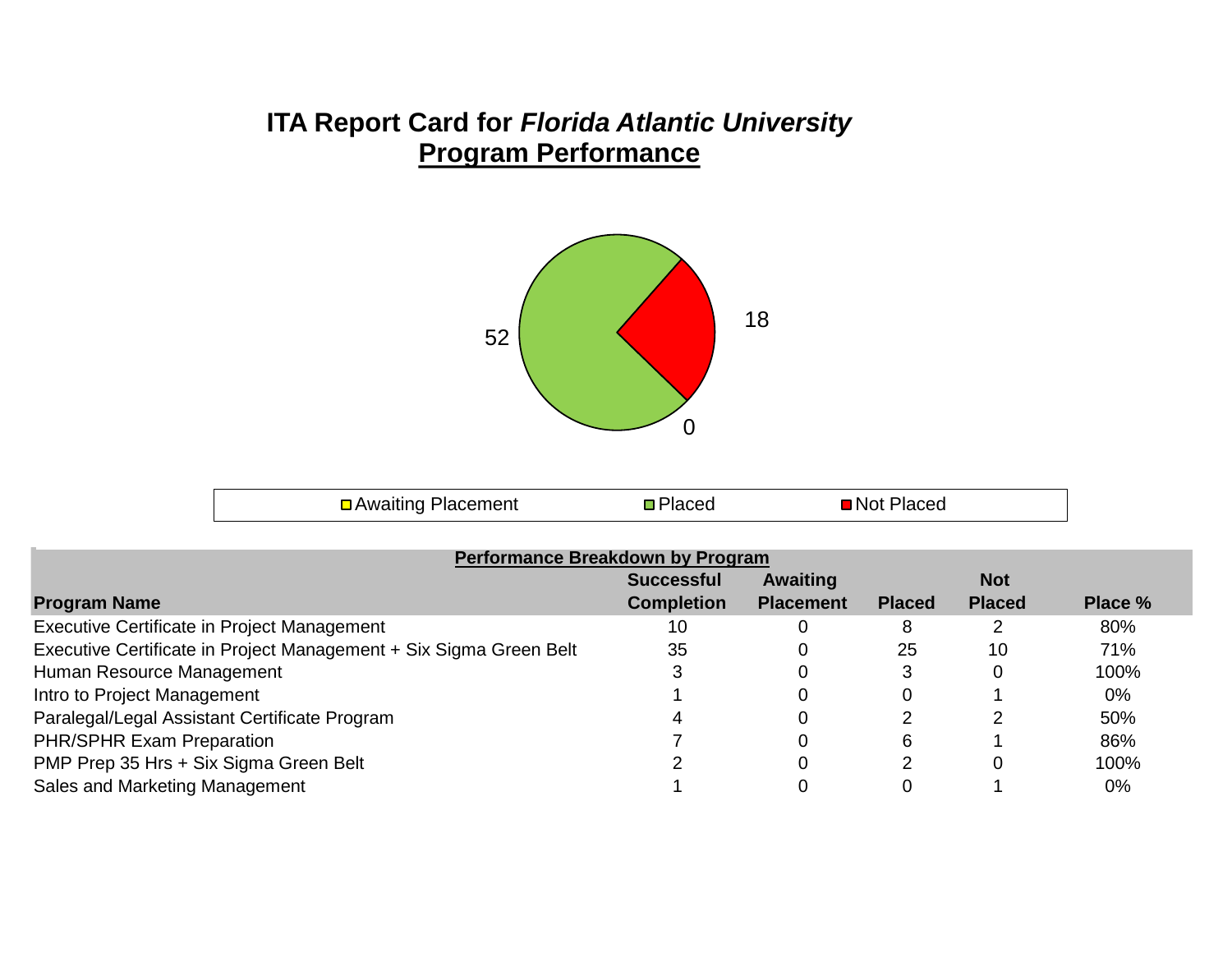| <b>Performance Breakdown by Program</b> |               |                   |                  |               |               |         |  |  |
|-----------------------------------------|---------------|-------------------|------------------|---------------|---------------|---------|--|--|
|                                         |               | <b>Successful</b> | <b>Awaiting</b>  |               | <b>Not</b>    |         |  |  |
| <b>Program Name</b>                     |               | <b>Completion</b> | <b>Placement</b> | <b>Placed</b> | <b>Placed</b> | Place % |  |  |
| Six Sigma Black Belt                    |               |                   |                  |               |               | 100%    |  |  |
| Six Sigma Green + Black Belt            |               |                   |                  |               |               | 100%    |  |  |
| Six Sigma Green Belt                    |               |                   |                  |               |               | 75%     |  |  |
|                                         |               | <b>Successful</b> | <b>Awaiting</b>  |               | <b>Not</b>    |         |  |  |
|                                         |               | <b>Completion</b> | <b>Placement</b> | <b>Placed</b> | <b>Placed</b> |         |  |  |
|                                         | <b>Totals</b> | 70                |                  | 52            | 18            |         |  |  |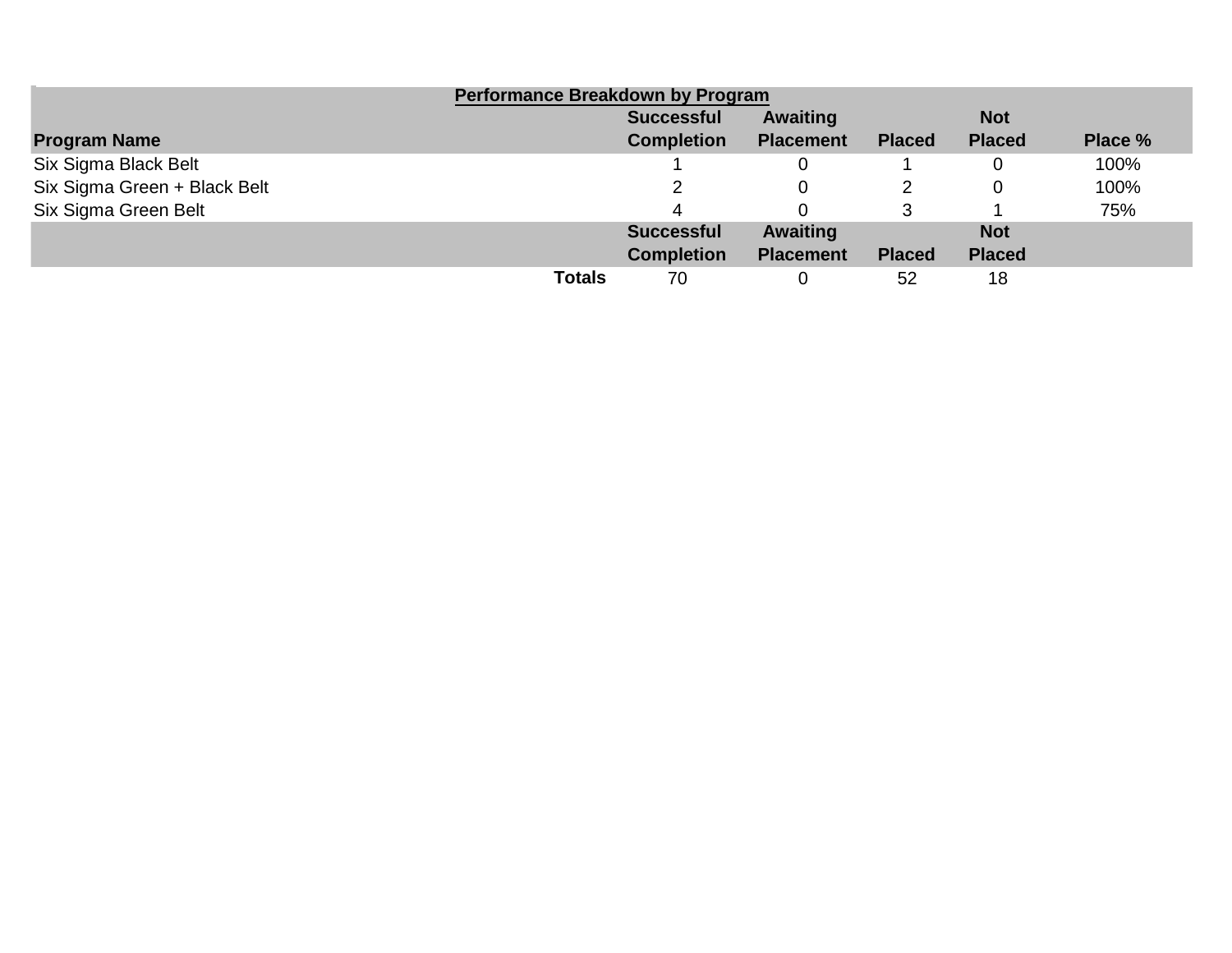## **ITA Report Card for Jersey College Program Performance**



**□** Awaiting Placement **□ Placed** ■ Not Placed

| Performance Breakdown by Program        |               |                   |                  |               |               |         |  |
|-----------------------------------------|---------------|-------------------|------------------|---------------|---------------|---------|--|
|                                         |               | <b>Successful</b> | Awaiting         |               | <b>Not</b>    |         |  |
| <b>Program Name</b>                     |               | <b>Completion</b> | <b>Placement</b> | <b>Placed</b> | <b>Placed</b> | Place % |  |
| Professional Nursing (LPN to RN Bridge) |               |                   |                  |               |               | 100%    |  |
| Professional Nursing (RN)               |               | 6                 |                  | 5.            |               | 83%     |  |
|                                         |               | <b>Successful</b> | Awaiting         |               | <b>Not</b>    |         |  |
|                                         |               | <b>Completion</b> | <b>Placement</b> | <b>Placed</b> | <b>Placed</b> |         |  |
|                                         | <b>Totals</b> | 13                |                  | 12            |               |         |  |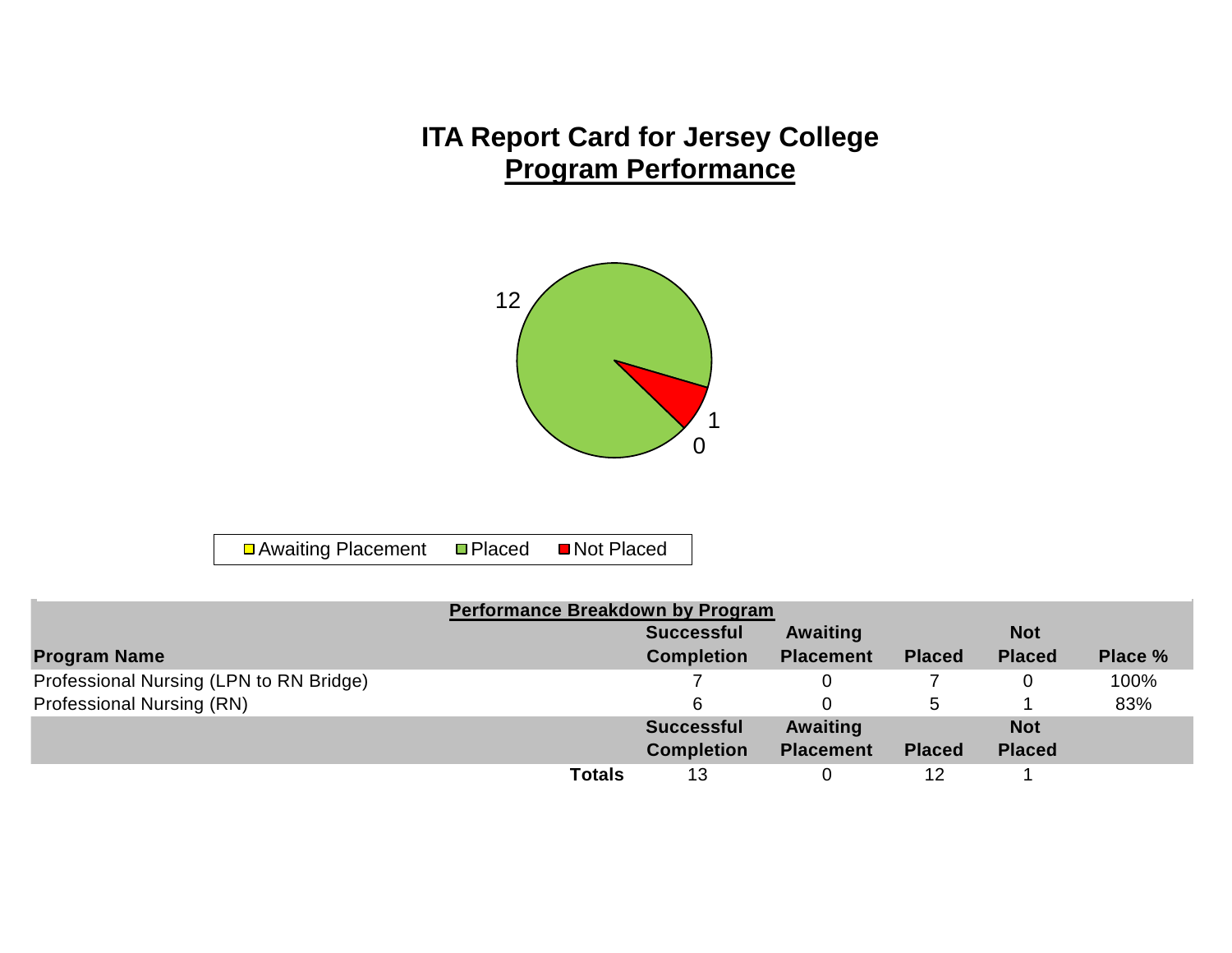#### **ITA Report Card for** *International* **McDougle Technical Institute Program Performance**



| الممموم والطامونية ويبدر<br>AWAITING PIACAMANT | ¶Not Placed |  |
|------------------------------------------------|-------------|--|
|                                                |             |  |

| <b>Performance Breakdown by Program</b> |               |                   |                  |               |               |         |  |  |
|-----------------------------------------|---------------|-------------------|------------------|---------------|---------------|---------|--|--|
|                                         |               | <b>Successful</b> | <b>Awaiting</b>  |               | <b>Not</b>    |         |  |  |
| <b>Program Name</b>                     |               | <b>Completion</b> | <b>Placement</b> | <b>Placed</b> | <b>Placed</b> | Place % |  |  |
| <b>Instructor Training</b>              |               |                   |                  |               |               | 0%      |  |  |
| Massage Therapy                         |               |                   |                  |               |               | 0%      |  |  |
|                                         |               | <b>Successful</b> | <b>Awaiting</b>  |               | <b>Not</b>    |         |  |  |
|                                         |               | <b>Completion</b> | <b>Placement</b> | <b>Placed</b> | <b>Placed</b> |         |  |  |
|                                         | <b>Totals</b> | 3                 |                  |               |               |         |  |  |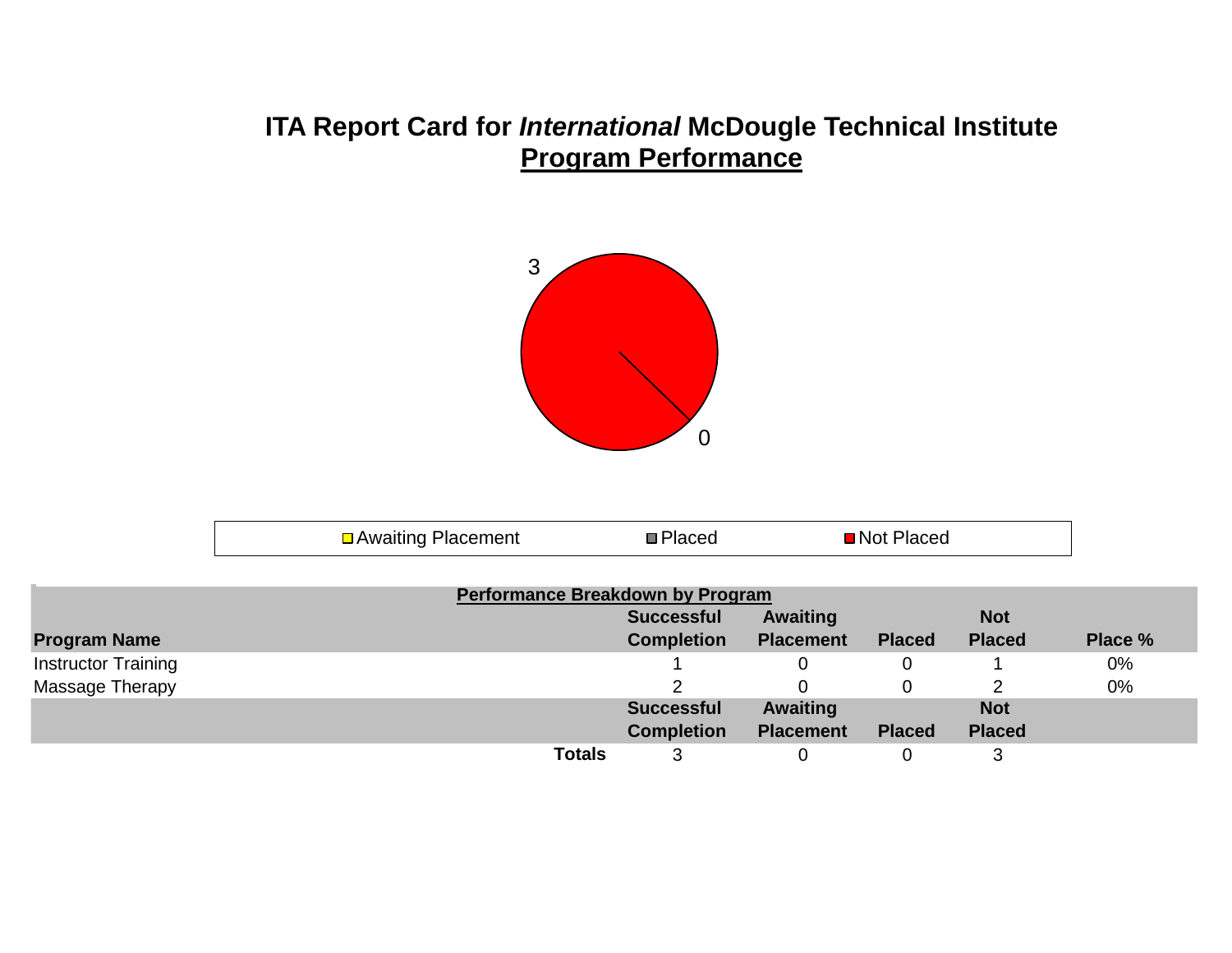## **ITA Report Card for** *McFatter Technical College* **Program Performance**



|--|

| <b>Performance Breakdown by Program</b> |               |                   |                  |               |                |         |  |  |
|-----------------------------------------|---------------|-------------------|------------------|---------------|----------------|---------|--|--|
|                                         |               | <b>Successful</b> | <b>Awaiting</b>  |               | <b>Not</b>     |         |  |  |
| <b>Program Name</b>                     |               | <b>Completion</b> | <b>Placement</b> | <b>Placed</b> | <b>Placed</b>  | Place % |  |  |
| <b>Accounting Operations</b>            |               |                   | 0                |               | 0              | 100%    |  |  |
| Fire Fighter I and II                   |               |                   | 0                |               | $\overline{0}$ | 100%    |  |  |
| Java Development & Programming          |               |                   | 0                |               | 0              | 100%    |  |  |
| <b>Optometric Assisting</b>             |               |                   | 0                |               | $\overline{0}$ | 100%    |  |  |
| <b>Practical Nursing</b>                |               |                   | 0                | 3             |                | 75%     |  |  |
| Web Development                         |               |                   |                  |               |                | $0\%$   |  |  |
|                                         |               | <b>Successful</b> | <b>Awaiting</b>  |               | <b>Not</b>     |         |  |  |
|                                         |               | <b>Completion</b> | <b>Placement</b> | <b>Placed</b> | <b>Placed</b>  |         |  |  |
|                                         | <b>Totals</b> | 10                | 0                | 8             |                |         |  |  |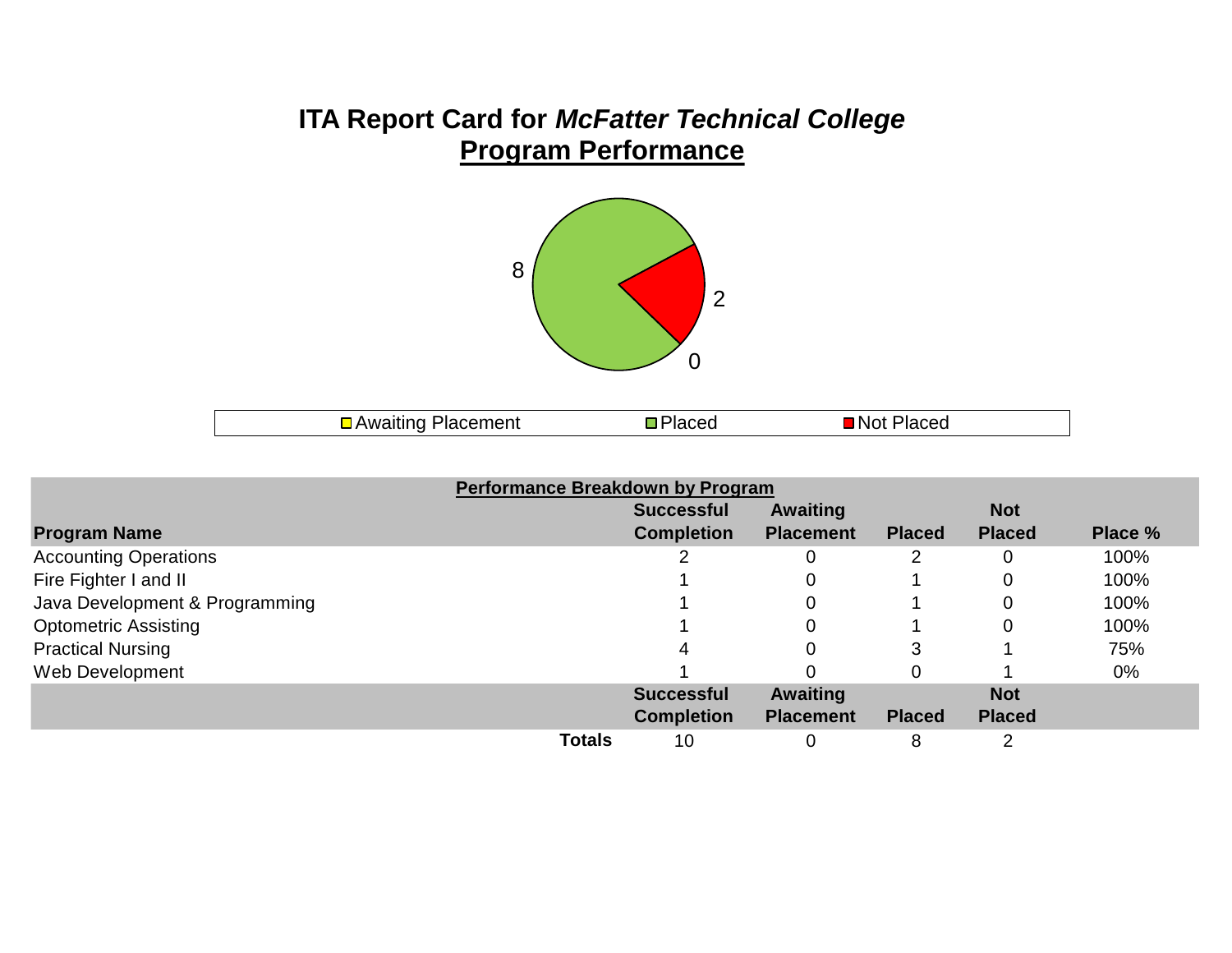## **ITA Report Card for** *Miami-Dade College* **Program Performance**



| □ Awaiting Placement | <b>□</b> Placed | ■Not Placed |  |
|----------------------|-----------------|-------------|--|
|                      |                 |             |  |

|                           | <b>Performance Breakdown by Program</b> |                   |                  |               |               |         |
|---------------------------|-----------------------------------------|-------------------|------------------|---------------|---------------|---------|
|                           |                                         | <b>Successful</b> | Awaiting         |               | <b>Not</b>    |         |
| <b>Program Name</b>       |                                         | <b>Completion</b> | <b>Placement</b> | <b>Placed</b> | <b>Placed</b> | Place % |
| <b>Registered Nursing</b> |                                         | 13                |                  | 10            |               | 77%     |
|                           |                                         | <b>Successful</b> | Awaiting         |               | <b>Not</b>    |         |
|                           |                                         | <b>Completion</b> | <b>Placement</b> | <b>Placed</b> | <b>Placed</b> |         |
|                           | <b>Totals</b>                           | 13                |                  | 10            |               |         |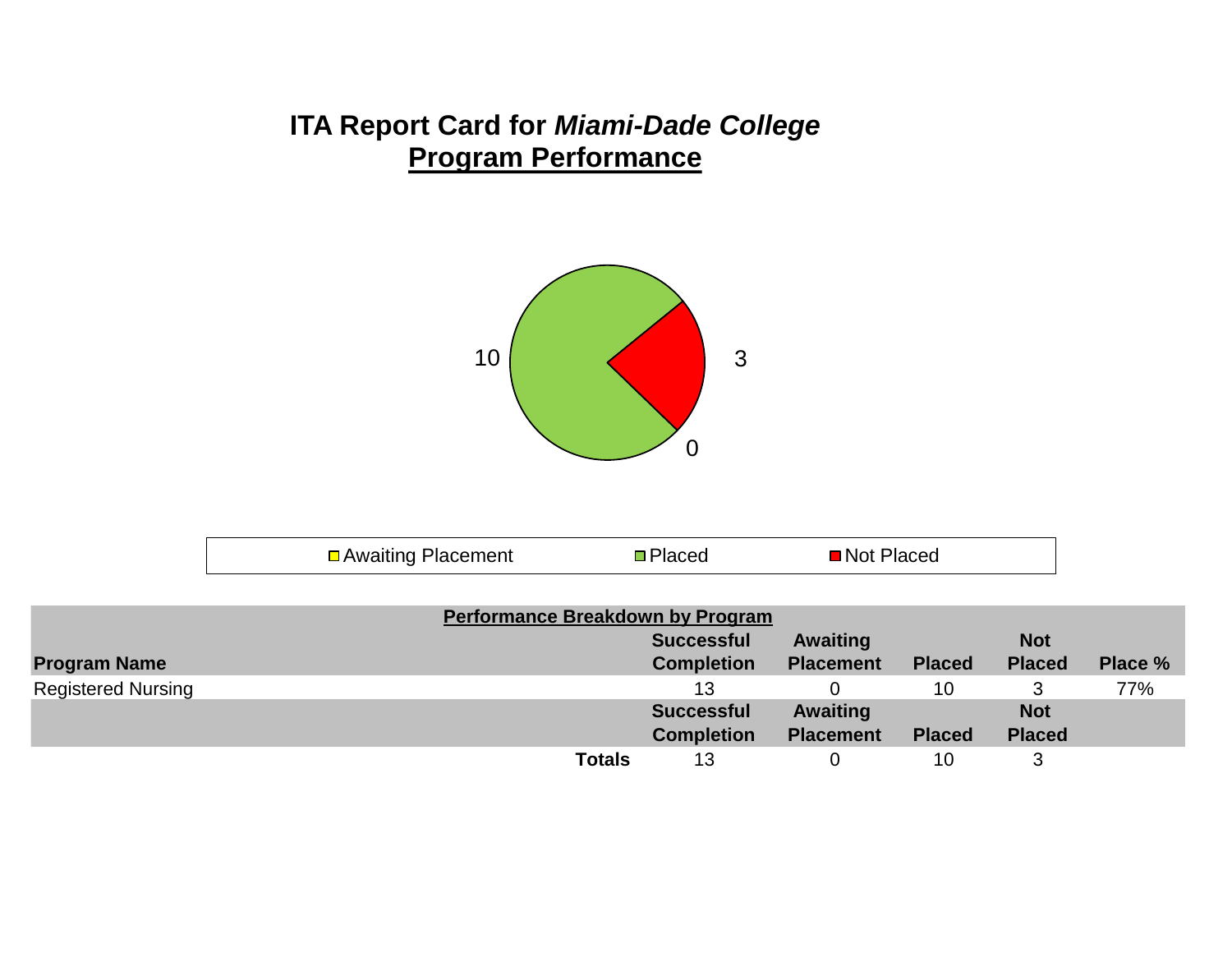## **ITA Report Card for** *New Horizons Computer Learning Centers* **Program Performance**



| □ Awaiting Placement<br>■Not Placed<br>Placed |  |
|-----------------------------------------------|--|
|-----------------------------------------------|--|

| <b>Performance Breakdown by Program</b> |                   |                  |               |               |         |  |  |  |
|-----------------------------------------|-------------------|------------------|---------------|---------------|---------|--|--|--|
|                                         | <b>Successful</b> | <b>Awaiting</b>  |               | <b>Not</b>    |         |  |  |  |
| <b>Program Name</b>                     | <b>Completion</b> | <b>Placement</b> | <b>Placed</b> | <b>Placed</b> | Place % |  |  |  |
| <b>Networking Professional</b>          |                   |                  |               |               | 50%     |  |  |  |
| <b>Networking Security Professional</b> | 27                |                  | 25            |               | 93%     |  |  |  |
|                                         | <b>Successful</b> | Awaiting         |               | <b>Not</b>    |         |  |  |  |
|                                         | <b>Completion</b> | <b>Placement</b> | <b>Placed</b> | <b>Placed</b> |         |  |  |  |
|                                         | 29                |                  | 26            | 3             |         |  |  |  |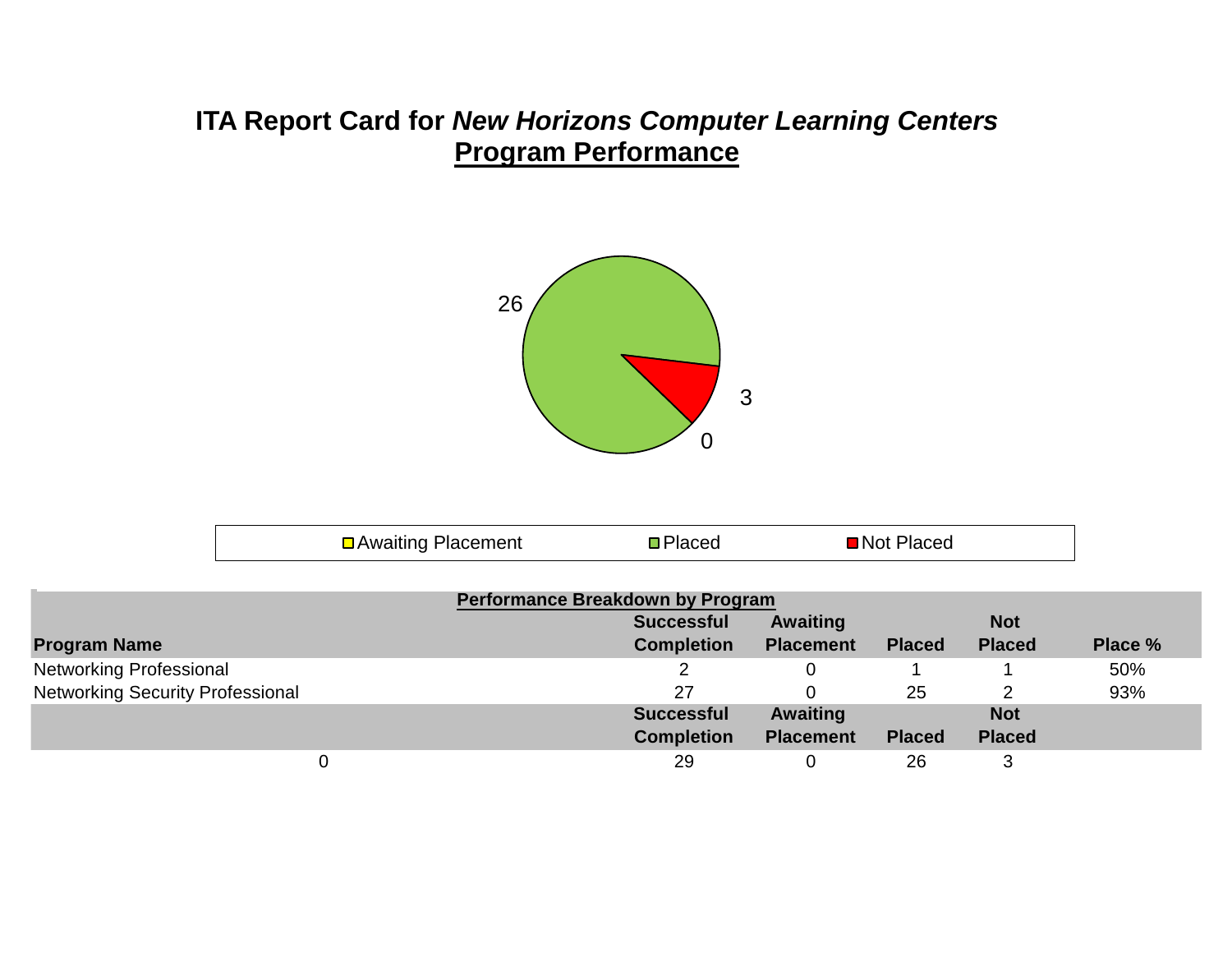## **ITA Report Card for** *The PC Professor* **Program Performance**



| □ Awaiting Placement | <b>□</b> Placed | ■ Not Placed |  |
|----------------------|-----------------|--------------|--|
|----------------------|-----------------|--------------|--|

|                                                                | <b>Performance Breakdown by Program</b> |                  |               |               |         |
|----------------------------------------------------------------|-----------------------------------------|------------------|---------------|---------------|---------|
|                                                                | <b>Successful</b>                       | <b>Awaiting</b>  |               | <b>Not</b>    |         |
| <b>Program Name</b>                                            | <b>Completion</b>                       | <b>Placement</b> | <b>Placed</b> | <b>Placed</b> | Place % |
| <b>Computer Maintenance Technology</b>                         |                                         | 0                |               |               | $0\%$   |
| Computer Software Applications (Bundle of 3)                   |                                         | 0                |               |               | 100%    |
| <b>MCDBA</b> (microsoft Certified Database Administrator)      |                                         | 0                | 3             |               | 100%    |
| Mcdba Preparatory (microsoft Certified Database Administrator) |                                         | 0                |               |               | 100%    |
| <b>MCSA</b>                                                    | 9                                       | 0                |               |               | 78%     |
| Web Developer                                                  |                                         | 0                | 0             |               | $0\%$   |
|                                                                | <b>Successful</b>                       | <b>Awaiting</b>  |               | <b>Not</b>    |         |
|                                                                | <b>Completion</b>                       | <b>Placement</b> | <b>Placed</b> | <b>Placed</b> |         |
|                                                                | <b>Totals</b><br>17                     | 0                | 12            | 5             |         |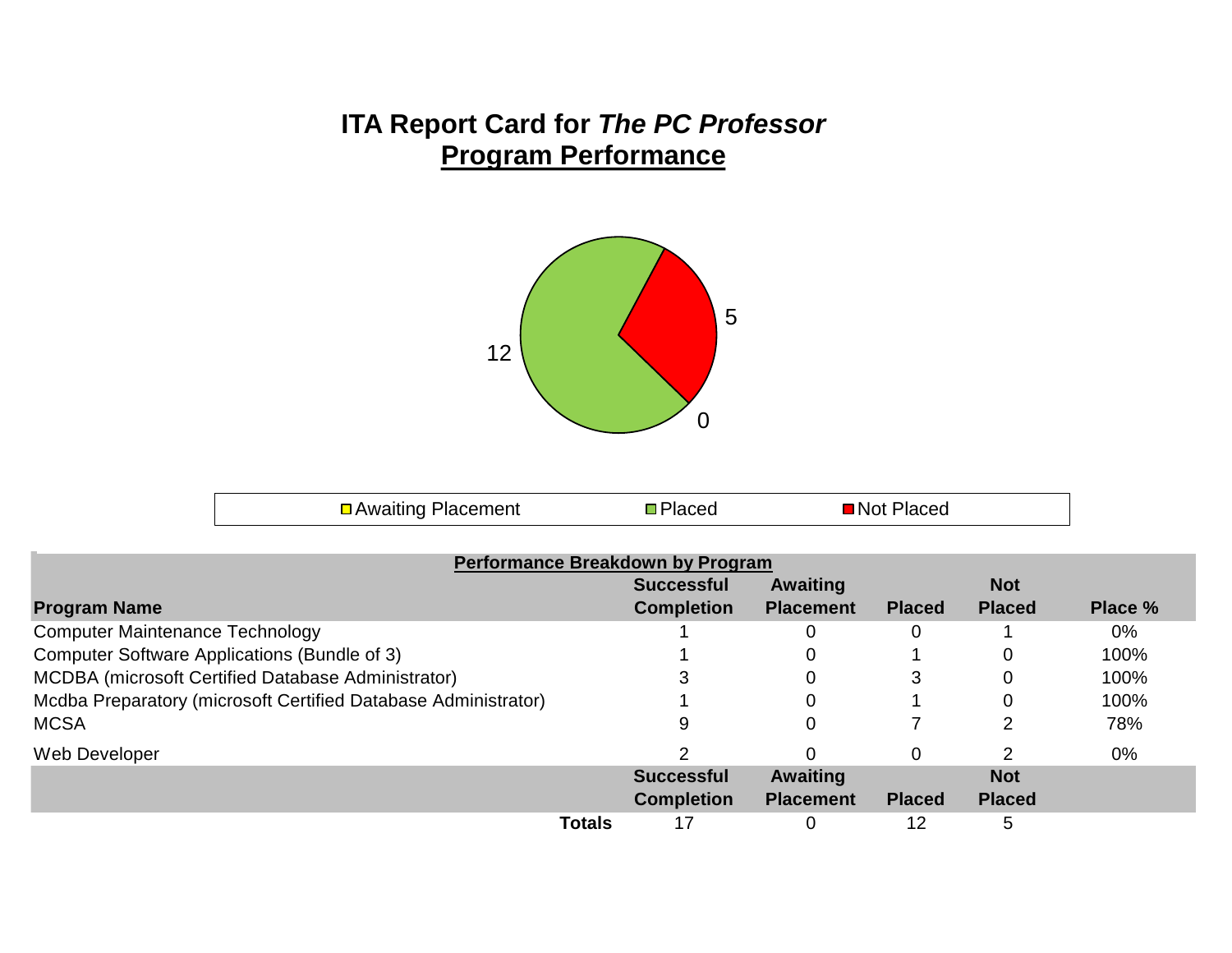#### **ITA Report Card for** *Private Investigator Training Institute* **Program Performance**



|--|--|--|

| <b>Performance Breakdown by Program</b> |                   |                  |               |               |               |
|-----------------------------------------|-------------------|------------------|---------------|---------------|---------------|
|                                         | <b>Successful</b> | Awaiting         |               | <b>Not</b>    | <b>Place</b>  |
| <b>Program Name</b>                     | <b>Completion</b> | <b>Placement</b> | <b>Placed</b> | <b>Placed</b> | $\frac{9}{6}$ |
| Professional Investigator               |                   |                  |               |               | 33%           |
|                                         | <b>Successful</b> | Awaiting         |               | <b>Not</b>    |               |
|                                         | <b>Completion</b> | <b>Placement</b> | <b>Placed</b> | <b>Placed</b> |               |
|                                         | <b>Totals</b>     |                  |               |               |               |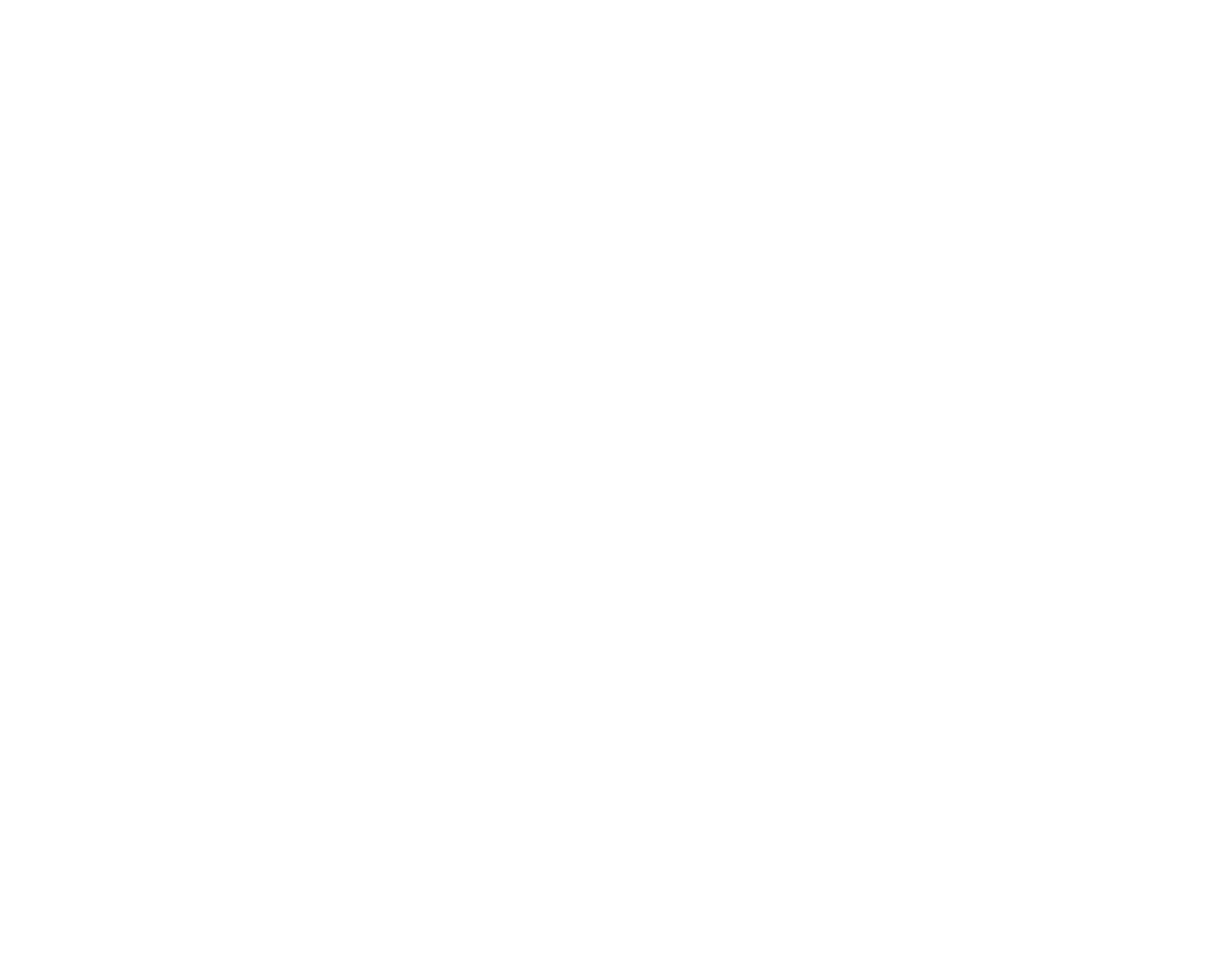## **ITA Report Card for** *Ruby's Academy for Health Occupations* **Program Performance**



| □ Awaiting Placement<br>Placed<br>∎N∩t l<br>Placeo |
|----------------------------------------------------|
|----------------------------------------------------|

|                          |               | <b>Performance Breakdown by Program</b> |                  |               |               |         |
|--------------------------|---------------|-----------------------------------------|------------------|---------------|---------------|---------|
|                          |               | <b>Successful</b>                       | <b>Awaiting</b>  |               | <b>Not</b>    |         |
| <b>Program Name</b>      |               | <b>Completion</b>                       | <b>Placement</b> | <b>Placed</b> | <b>Placed</b> | Place % |
| <b>Medical Assistant</b> |               |                                         |                  |               | 0             | 100%    |
| <b>Practical Nursing</b> |               |                                         |                  |               |               | 33%     |
|                          |               | <b>Successful</b>                       | Awaiting         |               | <b>Not</b>    |         |
|                          |               | <b>Completion</b>                       | <b>Placement</b> | <b>Placed</b> | <b>Placed</b> |         |
|                          | <b>Totals</b> | 5                                       | 0                |               | າ             |         |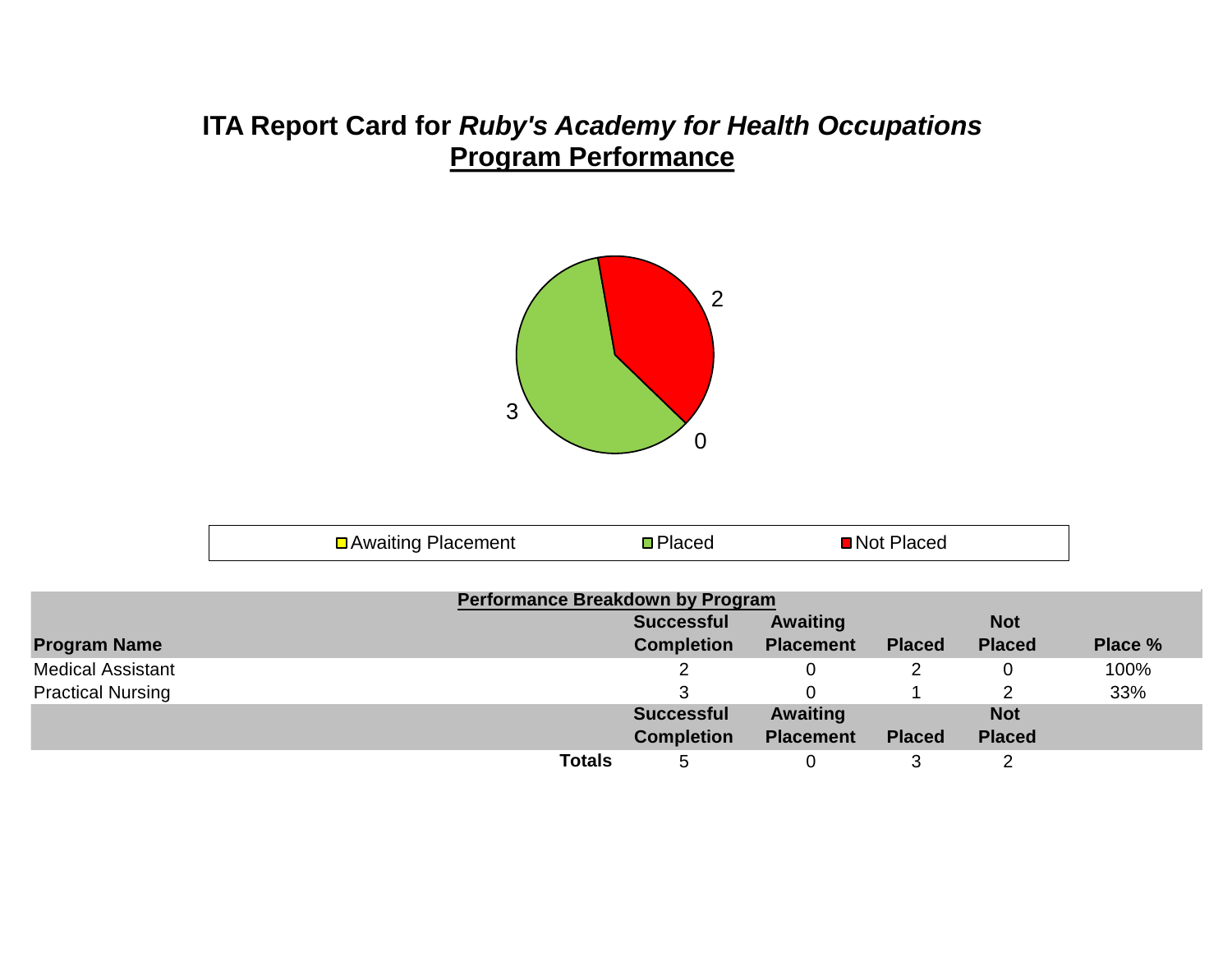#### **ITA Report Card for** *Sheridan Technical College* **Program Performance**



| <b>□ Awaiting Placement</b> | <b></b> Placed | ■ Not Placed |  |
|-----------------------------|----------------|--------------|--|
|-----------------------------|----------------|--------------|--|

|                                                   | Performance Breakdown by Program |                   |                  |               |               |         |
|---------------------------------------------------|----------------------------------|-------------------|------------------|---------------|---------------|---------|
|                                                   |                                  | <b>Successful</b> | <b>Awaiting</b>  |               | <b>Not</b>    |         |
| <b>Program Name</b>                               |                                  | <b>Completion</b> | <b>Placement</b> | <b>Placed</b> | <b>Placed</b> | Place % |
| Administrative Office Specialist (online)         |                                  |                   |                  | 0             |               | $0\%$   |
| <b>Automotive Service Technology</b>              |                                  |                   |                  |               | 0             | 100%    |
| <b>Commercial Vehicle Driving</b>                 |                                  |                   |                  | 4             |               | 80%     |
| Electricity                                       |                                  |                   |                  | 0             |               | 0%      |
| <b>General Motors</b>                             |                                  |                   |                  |               |               | 100%    |
| <b>Network Support Services (Cisco CCNA)</b>      |                                  |                   |                  | 0             |               | $0\%$   |
| <b>Network Systems Administration</b>             |                                  |                   |                  |               |               | $0\%$   |
| <b>Practical Nursing</b>                          |                                  |                   |                  | 6             | 3             | 67%     |
| <b>Professional Culinary Arts and Hospitality</b> |                                  |                   |                  |               | O             | 100%    |
| <b>Surgical Technology</b>                        |                                  |                   |                  |               |               | 100%    |
|                                                   |                                  | <b>Successful</b> | <b>Awaiting</b>  |               | <b>Not</b>    |         |
|                                                   |                                  | <b>Completion</b> | <b>Placement</b> | <b>Placed</b> | <b>Placed</b> |         |
|                                                   | Totals                           | 22                | 0                | 14            | 8             |         |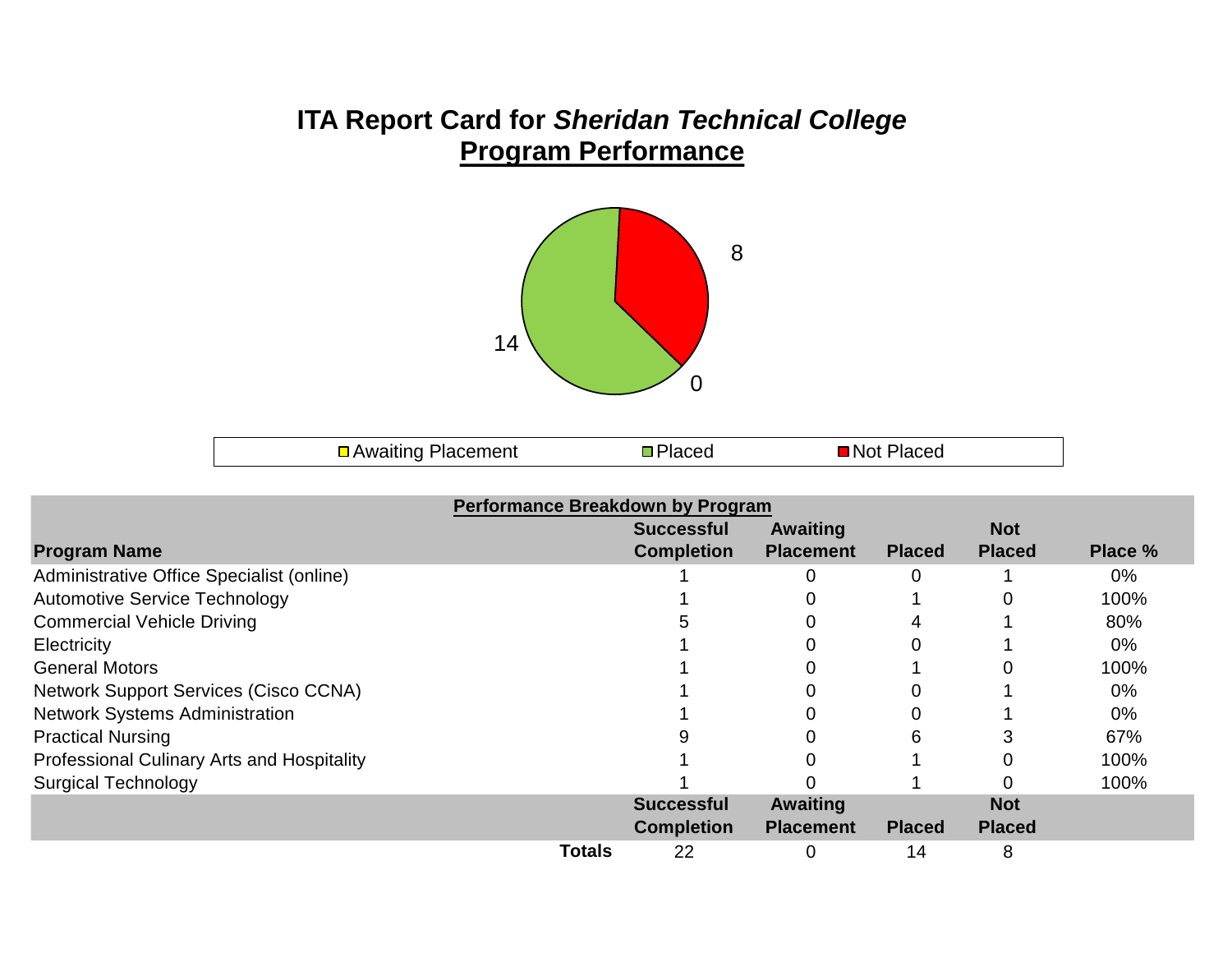#### **ITA Report Card for** *South Florida Academy of Air Conditioning* **Program Performance**



| □ Awaiting Placement<br>■Not Placed<br><b>Placed</b> |  |
|------------------------------------------------------|--|
|------------------------------------------------------|--|

|                                                    |               | <b>Performance Breakdown by Program</b> |                  |               |               |         |
|----------------------------------------------------|---------------|-----------------------------------------|------------------|---------------|---------------|---------|
|                                                    |               | <b>Successful</b>                       | <b>Awaiting</b>  |               | <b>Not</b>    |         |
| <b>Program Name</b>                                |               | <b>Completion</b>                       | <b>Placement</b> | <b>Placed</b> | <b>Placed</b> | Place % |
| Hvac Maintenance Technician                        |               |                                         |                  |               |               | 100%    |
| <b>HVAC Residential &amp; Lt. Commercial Tech.</b> |               | 56                                      |                  | 42            | 14            | 75%     |
|                                                    |               | <b>Successful</b>                       | <b>Awaiting</b>  |               | <b>Not</b>    |         |
|                                                    |               | <b>Completion</b>                       | <b>Placement</b> | <b>Placed</b> | <b>Placed</b> |         |
|                                                    | <b>Totals</b> | 57                                      |                  | 43            | 14            |         |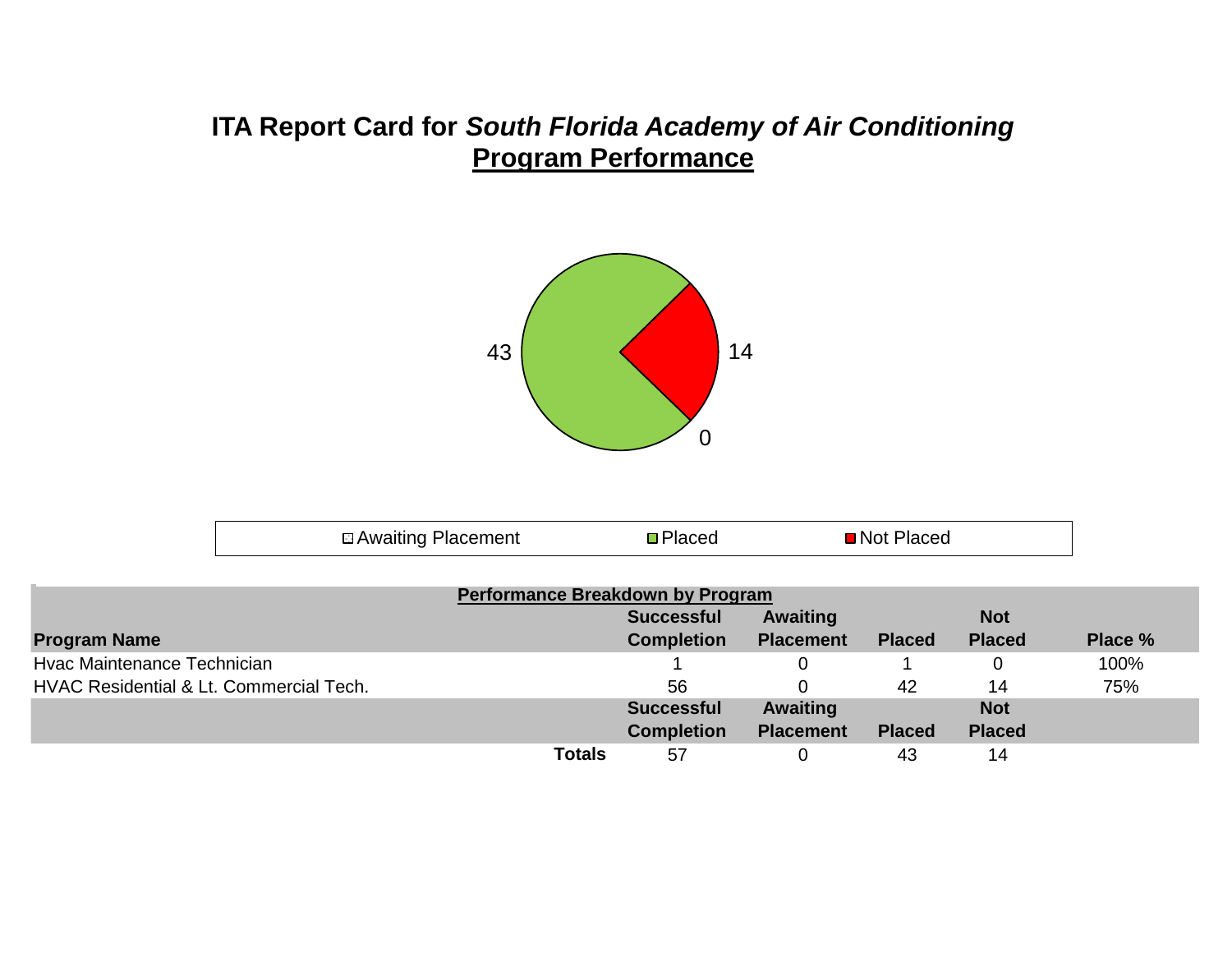#### **ITA Report Card for Southeastern College Program Performance**



| $    -$<br>Awalung Placement<br>— 9 | . | ≀Not<br>. :⊷<br>. |  |
|-------------------------------------|---|-------------------|--|
|                                     |   |                   |  |

|                     | <b>Performance Breakdown by Program</b> |                   |                  |               |               |         |
|---------------------|-----------------------------------------|-------------------|------------------|---------------|---------------|---------|
|                     |                                         | <b>Successful</b> | Awaiting         |               | <b>Not</b>    |         |
| <b>Program Name</b> |                                         | <b>Completion</b> | <b>Placement</b> | <b>Placed</b> | <b>Placed</b> | Place % |
| Nursing AS          |                                         |                   |                  |               |               | 50%     |
|                     |                                         | <b>Successful</b> | Awaiting         |               | <b>Not</b>    |         |
|                     |                                         | <b>Completion</b> | <b>Placement</b> | <b>Placed</b> | <b>Placed</b> |         |
|                     | <b>Totals</b>                           |                   |                  |               |               |         |